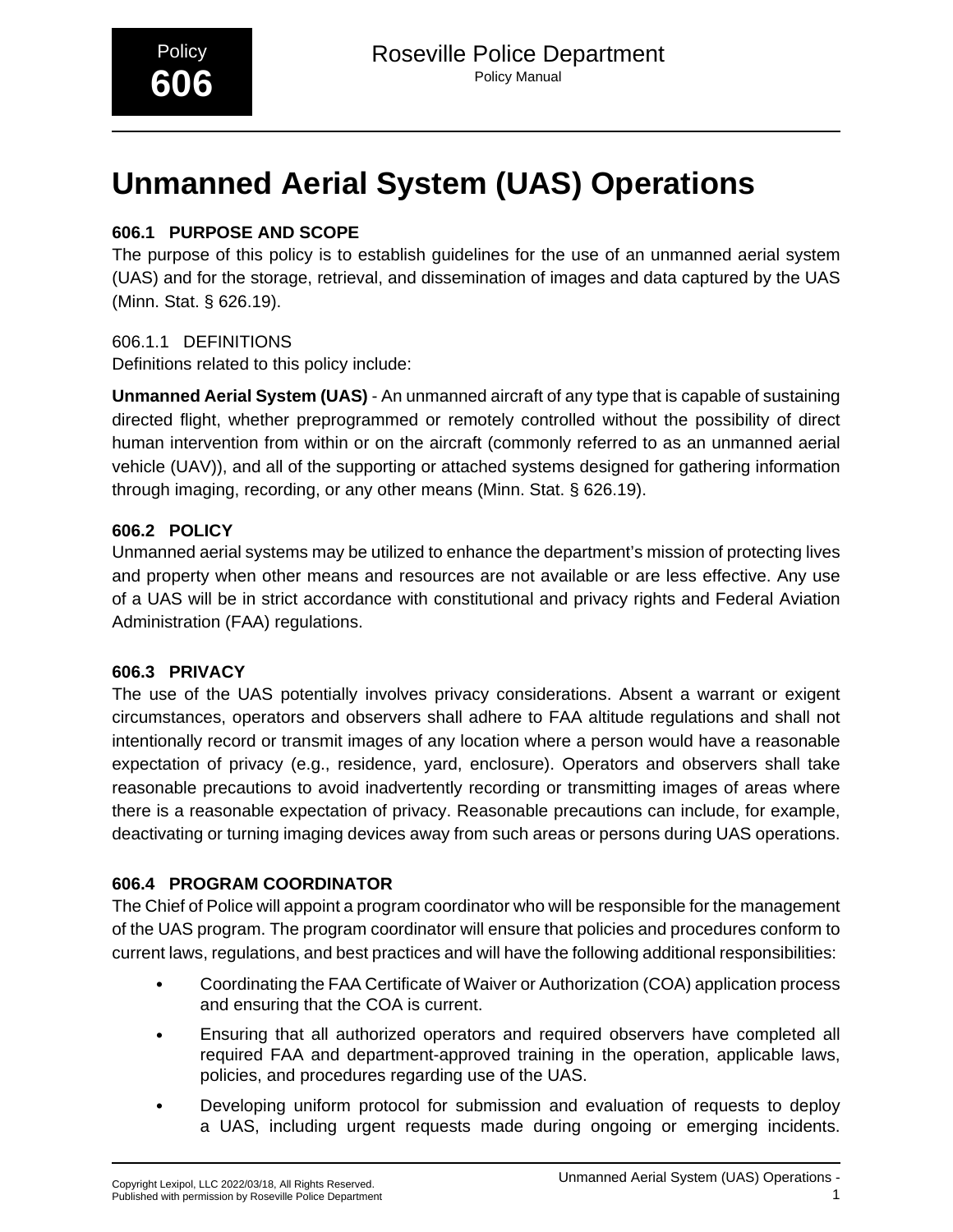Policy Manual

### Unmanned Aerial System (UAS) Operations

Deployment of a UAS shall require written authorization of the Chief of Police or the authorized designee, depending on the type of mission.

- Developing protocol for conducting criminal investigations involving a UAS, including documentation of time spent monitoring a subject.
- Implementing a system for public notification of UAS deployment.
- Developing an operational protocol governing the deployment and operation of a UAS, including but not limited to safety oversight, use of visual observers, establishment of lost link procedures, and secure communication with air traffic control facilities.
- Developing a protocol for fully documenting all missions.
- Developing a UAS inspection, maintenance, and record-keeping protocol to ensure continuing airworthiness of a UAS, up to and including its overhaul or life limits.
- Developing protocols to ensure that all data intended to be used as evidence are accessed, maintained, stored, and retrieved in a manner that ensures its integrity as evidence, including strict adherence to chain of custody requirements. Electronic trails, including encryption, authenticity certificates, and date and time stamping, shall be used as appropriate to preserve individual rights and to ensure the authenticity and maintenance of a secure evidentiary chain of custody.
- Developing protocols that ensure retention and purge periods are maintained in accordance with established records retention schedules.
- Facilitating law enforcement access to images and data captured by the UAS.
- Recommending program enhancements, particularly regarding safety and information security.
- Ensuring that established protocols are followed by monitoring and providing periodic reports on the program to the Chief of Police.
- Developing protocols for reviewing and approving requests for use of the department UAS by government entities (Minn. Stat. § 626.19).
- Preparing and submitting the required annual report to the Commissioner of Public Safety (Minn. Stat. § 626.19).
- Posting the department policies and procedures regarding the use of UAV on the department website, as applicable (Minn. Stat. § 626.19).
- Reviewing the program for compliance with Minn. Stat. § 626.19.
- Following each UAS use, the program coordinator will conduct an internal review to ensure compliance with Minn. Stat § 626.19 and department policy.

### **606.5 USE OF UAS**

Only authorized operators who have completed the required training shall be permitted to operate the UAS.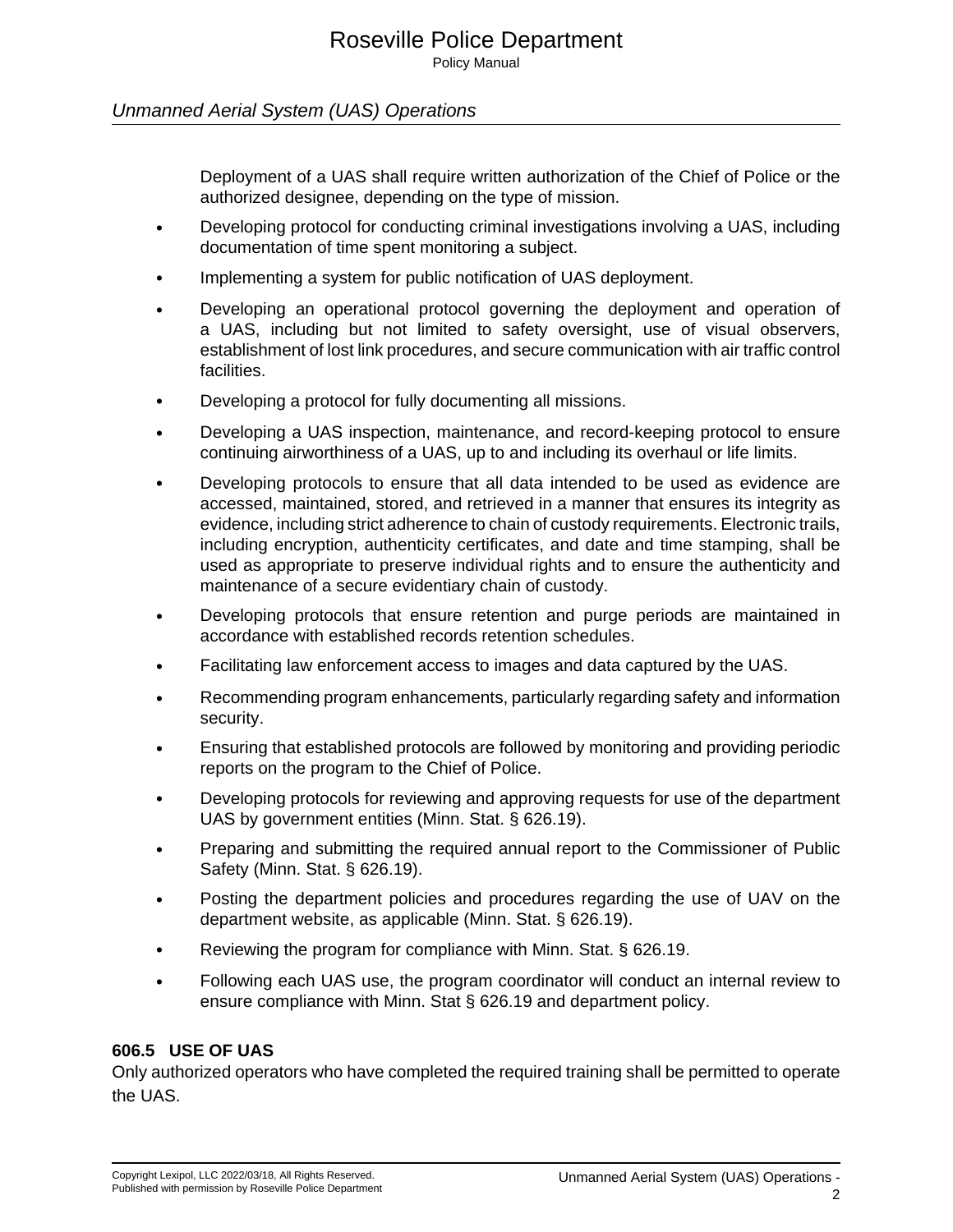### Roseville Police Department

Policy Manual

### Unmanned Aerial System (UAS) Operations

Use of vision enhancement technology (e.g., thermal and other imaging equipment not generally available to the public) is permissible in viewing areas only where there is no protectable privacy interest or when in compliance with a search warrant or court order. In all other instances, legal counsel should be consulted.

UAS operations may be be conducted during daytime or nighttime hours as permitted through the department's Certificate of Waiver or Authorization (COA, form 77 11-1, authorization from the FAA). A UAS should not be flown over populated areas without FAA approval, unless exigent circumstances exist.

Members shall not use a UAS without a search warrant, except (Minn. Stat. § 626.19):

- (a) During or in the aftermath of an emergency situation or disaster that involves the risk of death or bodily harm to a person.
- (b) Over a public event where there is a heightened risk to the safety of participants or bystanders.
- (c) To counter the risk of a terrorist attack by a specific individual or organization if the agency determines that credible intelligence indicates a risk.
- (d) To prevent the loss of life or property in natural or man-made disasters and to facilitate operation planning, rescue, and recovery operations.
- (e) To conduct a threat assessment in anticipation of a specific event.
- (f) To collect information from a public area if there is reasonable suspicion of criminal activity.
- (g) To collect information for crash reconstruction purposes after a serious or deadly collision occurring on a public road.
- (h) Over a public area for officer training or public relations purposes.
- (i) For purposes unrelated to law enforcement at the request of a government entity, provided the request is in writing and specifies the reason for the request and a proposed period of use.\_

#### 606.5.1 DOCUMENTATION REQUIRED

Each use of a UAS should be properly documented by providing the following (Minn. Stat. § 626.19):

- (a) A unique case number
- (b) A factual basis for the use of a UAS
- (c) The applicable exception, unless a warrant was obtained

### **606.6 PROHIBITED USE**

The UAS video surveillance equipment shall not be used:

• To conduct random surveillance activities.